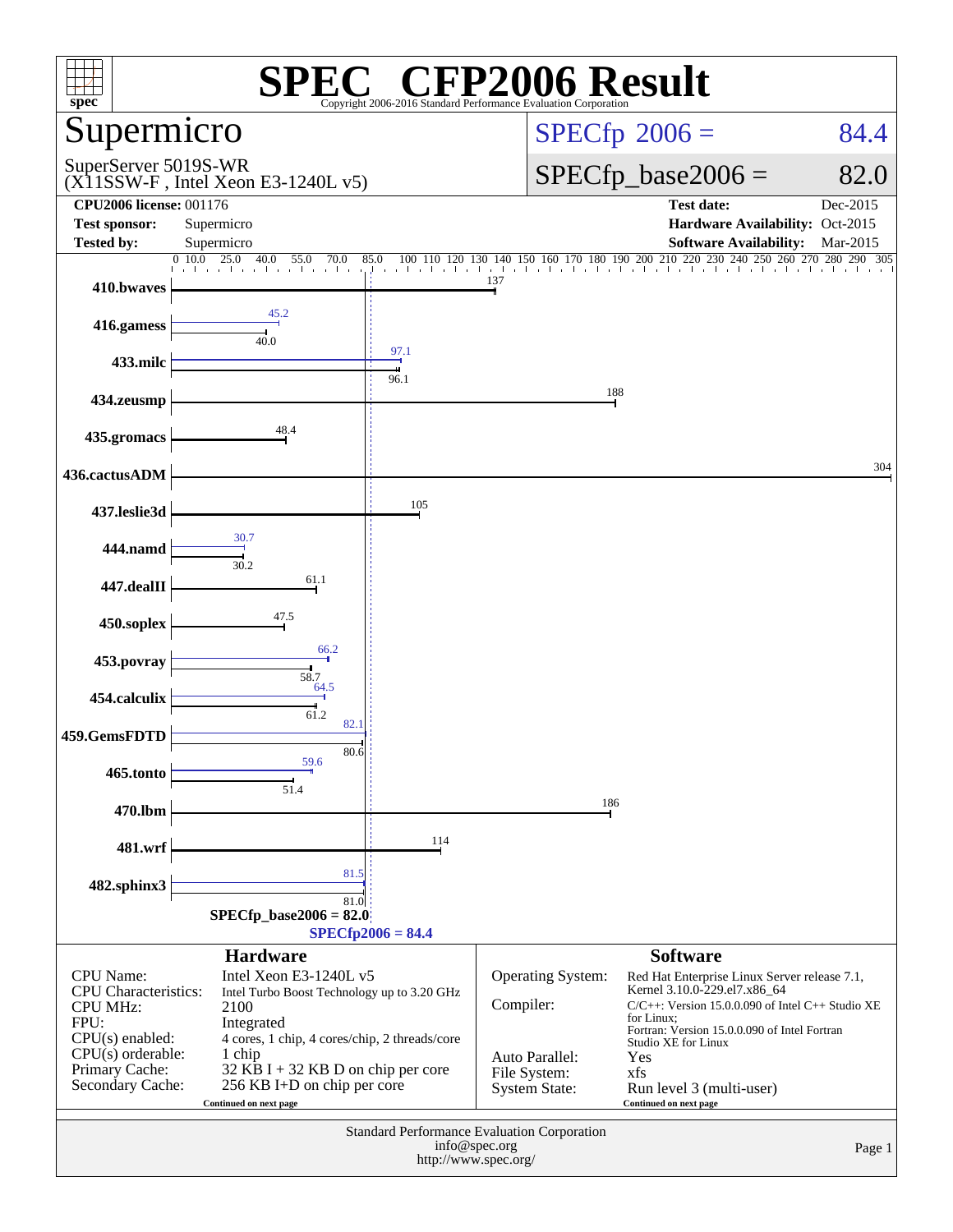

# Supermicro

#### SuperServer 5019S-WR

#### (X11SSW-F , Intel Xeon E3-1240L v5)

### $SPECfp2006 = 84.4$  $SPECfp2006 = 84.4$

### $SPECfp\_base2006 = 82.0$

| <b>CPU2006 license: 001176</b> |                                    |                       | <b>Test date:</b><br>Dec-2015             |
|--------------------------------|------------------------------------|-----------------------|-------------------------------------------|
| <b>Test sponsor:</b>           | Supermicro                         |                       | Hardware Availability: Oct-2015           |
| <b>Tested by:</b>              | Supermicro                         |                       | <b>Software Availability:</b><br>Mar-2015 |
| L3 Cache:                      | 8 MB I+D on chip per chip          | <b>Base Pointers:</b> | $64$ -bit                                 |
| Other Cache:                   | None                               | Peak Pointers:        | $32/64$ -bit                              |
| Memory:                        | 64 GB (4 x 16 GB 2Rx8 PC4-2133P-E) | Other Software:       | None                                      |
| Disk Subsystem:                | 1 x 1000 GB SATA III, 7200 RPM     |                       |                                           |
| Other Hardware:                | None                               |                       |                                           |

| <b>Results Table</b>                                                                                     |                |              |                |       |                |            |                |              |                |              |                |              |
|----------------------------------------------------------------------------------------------------------|----------------|--------------|----------------|-------|----------------|------------|----------------|--------------|----------------|--------------|----------------|--------------|
|                                                                                                          | <b>Base</b>    |              |                |       |                |            | <b>Peak</b>    |              |                |              |                |              |
| <b>Benchmark</b>                                                                                         | <b>Seconds</b> | <b>Ratio</b> | <b>Seconds</b> | Ratio | <b>Seconds</b> | Ratio      | <b>Seconds</b> | <b>Ratio</b> | <b>Seconds</b> | <b>Ratio</b> | <b>Seconds</b> | <b>Ratio</b> |
| 410.bwayes                                                                                               | 99.8           | 136          | 99.2           | 137   | 99.2           | <b>137</b> | 99.8           | 136          | 99.2           | 137          | 99.2           | 137          |
| 416.gamess                                                                                               | 493            | 39.7         | 490            | 40.0  | 490            | 40.0       | 433            | 45.2         | 433            | 45.2         | 433            | 45.3         |
| $433$ .milc                                                                                              | 95.5           | 96.1         | 95.1           | 96.5  | 96.7           | 94.9       | 95.0           | 96.7         | 94.5           | 97.1         | 94.5           | 97.1         |
| 434.zeusmp                                                                                               | 48.6           | 187          | 48.5           | 188   | 48.5           | 188        | 48.6           | 187          | 48.5           | 188          | 48.5           | <u>188</u>   |
| 435.gromacs                                                                                              | 148            | 48.1         | 147            | 48.6  | <u>148</u>     | 48.4       | 148            | 48.1         | 147            | 48.6         | 148            | 48.4         |
| 436.cactusADM                                                                                            | 39.3           | 304          | 39.3           | 304   | 39.3           | 304        | 39.3           | 304          | 39.3           | 304          | 39.3           | <u>304</u>   |
| 437.leslie3d                                                                                             | 89.7           | 105          | 89.7           | 105   | 89.8           | 105        | 89.7           | 105          | 89.7           | 105          | 89.8           | 105          |
| 444.namd                                                                                                 | 266            | 30.2         | 266            | 30.2  | 266            | 30.2       | 261            | 30.8         | 261            | 30.7         | 261            | 30.7         |
| 447.dealII                                                                                               | 187            | 61.1         | 187            | 61.1  | 187            | 61.1       | 187            | 61.1         | 187            | 61.1         | 187            | 61.1         |
| 450.soplex                                                                                               | 175            | 47.6         | 176            | 47.5  | 175            | 47.5       | 175            | 47.6         | 176            | 47.5         | 175            | <u>47.5</u>  |
| 453.povray                                                                                               | 90.8           | 58.6         | 90.6           | 58.7  | 89.7           | 59.3       | 80.0           | 66.5         | 80.8           | 65.9         | 80.4           | 66.2         |
| 454.calculix                                                                                             | 136            | 60.6         | 135            | 61.2  | 135            | 61.3       | 127            | 64.8         | 128            | 64.5         | <u>128</u>     | 64.5         |
| 459.GemsFDTD                                                                                             | 132            | 80.6         | 132            | 80.4  | 132            | 80.6       | 129            | 82.1         | 129            | 82.1         | 129            | 82.1         |
| 465.tonto                                                                                                | 192            | 51.3         | 191            | 51.4  | 192            | 51.4       | 167            | 58.9         | 165            | 59.6         | 165            | 59.6         |
| 470.1bm                                                                                                  | 74.0           | 186          | 74.0           | 186   | 74.1           | 185        | 74.0           | 186          | 74.0           | 186          | 74.1           | 185          |
| 481.wrf                                                                                                  | 98.3           | 114          | 98.2           | 114   | 98.2           | 114        | 98.3           | 114          | 98.2           | 114          | 98.2           | <b>114</b>   |
| 482.sphinx3                                                                                              | 240            | 81.1         | 241            | 81.0  | 241            | 81.0       | 239            | 81.7         | 239            | 81.5         | 241            | 81.0         |
| Results appear in the order in which they were run. Bold underlined text indicates a median measurement. |                |              |                |       |                |            |                |              |                |              |                |              |

### **[Operating System Notes](http://www.spec.org/auto/cpu2006/Docs/result-fields.html#OperatingSystemNotes)**

Stack size set to unlimited using "ulimit -s unlimited"

### **[Platform Notes](http://www.spec.org/auto/cpu2006/Docs/result-fields.html#PlatformNotes)**

 Sysinfo program /home/cpu2006/config/sysinfo.rev6914 \$Rev: 6914 \$ \$Date:: 2014-06-25 #\$ e3fbb8667b5a285932ceab81e28219e1 running on localhost.localdomain Thu Dec 17 00:55:33 2015

 This section contains SUT (System Under Test) info as seen by some common utilities. To remove or add to this section, see: <http://www.spec.org/cpu2006/Docs/config.html#sysinfo>

 From /proc/cpuinfo model name : Intel(R) Xeon(R) CPU E3-1240L v5 @ 2.10GHz

Continued on next page

Standard Performance Evaluation Corporation [info@spec.org](mailto:info@spec.org) <http://www.spec.org/>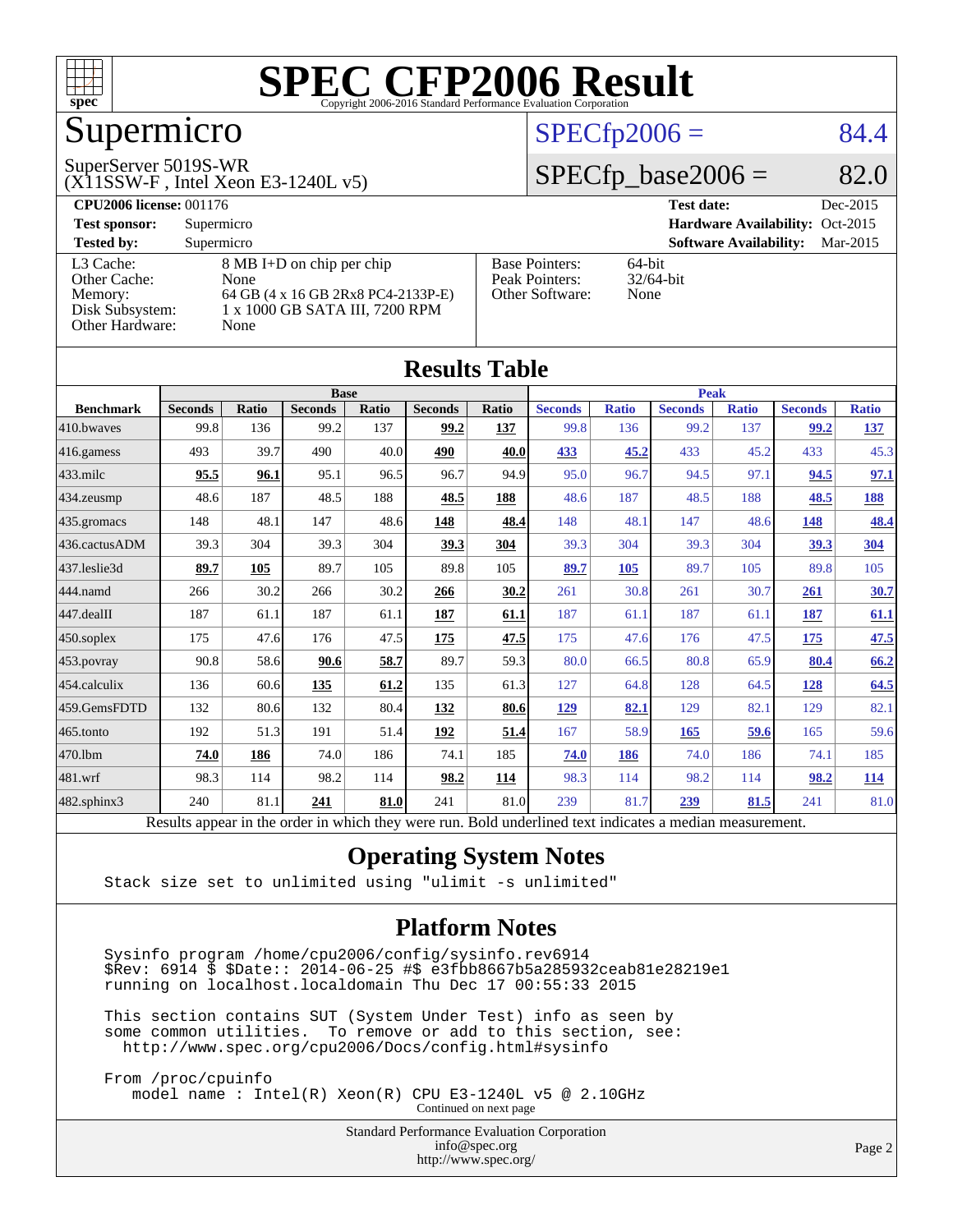

### Supermicro

 $SPECTp2006 = 84.4$ 

SuperServer 5019S-WR

 $SPECTp\_base2006 = 82.0$ 

(X11SSW-F , Intel Xeon E3-1240L v5)

**[CPU2006 license:](http://www.spec.org/auto/cpu2006/Docs/result-fields.html#CPU2006license)** 001176 **[Test date:](http://www.spec.org/auto/cpu2006/Docs/result-fields.html#Testdate)** Dec-2015 **[Test sponsor:](http://www.spec.org/auto/cpu2006/Docs/result-fields.html#Testsponsor)** Supermicro Supermicro **[Hardware Availability:](http://www.spec.org/auto/cpu2006/Docs/result-fields.html#HardwareAvailability)** Oct-2015 **[Tested by:](http://www.spec.org/auto/cpu2006/Docs/result-fields.html#Testedby)** Supermicro **Supermicro [Software Availability:](http://www.spec.org/auto/cpu2006/Docs/result-fields.html#SoftwareAvailability)** Mar-2015

### **[Platform Notes \(Continued\)](http://www.spec.org/auto/cpu2006/Docs/result-fields.html#PlatformNotes)**

Standard Performance Evaluation Corporation [info@spec.org](mailto:info@spec.org) 1 "physical id"s (chips) 8 "processors" cores, siblings (Caution: counting these is hw and system dependent. The following excerpts from /proc/cpuinfo might not be reliable. Use with caution.) cpu cores : 4 siblings : 8 physical 0: cores 0 1 2 3 cache size : 8192 KB From /proc/meminfo<br>MemTotal: 65755200 kB HugePages\_Total: 0<br>Hugepagesize: 2048 kB Hugepagesize: From /etc/\*release\* /etc/\*version\* os-release: NAME="Red Hat Enterprise Linux Server" VERSION="7.1 (Maipo)" ID="rhel" ID\_LIKE="fedora" VERSION\_ID="7.1" PRETTY\_NAME="Red Hat Enterprise Linux Server 7.1 (Maipo)" ANSI\_COLOR="0;31" CPE\_NAME="cpe:/o:redhat:enterprise\_linux:7.1:GA:server" redhat-release: Red Hat Enterprise Linux Server release 7.1 (Maipo) system-release: Red Hat Enterprise Linux Server release 7.1 (Maipo) system-release-cpe: cpe:/o:redhat:enterprise\_linux:7.1:ga:server uname -a: Linux localhost.localdomain 3.10.0-229.el7.x86\_64 #1 SMP Thu Jan 29 18:37:38 EST 2015 x86\_64 x86\_64 x86\_64 GNU/Linux run-level 3 Dec 16 23:14 SPEC is set to: /home/cpu2006 Filesystem Type Size Used Avail Use% Mounted on<br>/dev/mapper/rhel-home xfs 865G 170G 696G 20% /home  $/$ dev/mapper/rhel-home  $x$ fs Additional information from dmidecode: Warning: Use caution when you interpret this section. The 'dmidecode' program reads system data which is "intended to allow hardware to be accurately determined", but the intent may not be met, as there are frequent changes to hardware, firmware, and the "DMTF SMBIOS" standard. BIOS American Megatrends Inc. 1.0 11/03/2015 Memory: 4x Samsung M391A2K43BB1-CPB 16 GB 2 rank 2133 MHz (End of data from sysinfo program)

<http://www.spec.org/>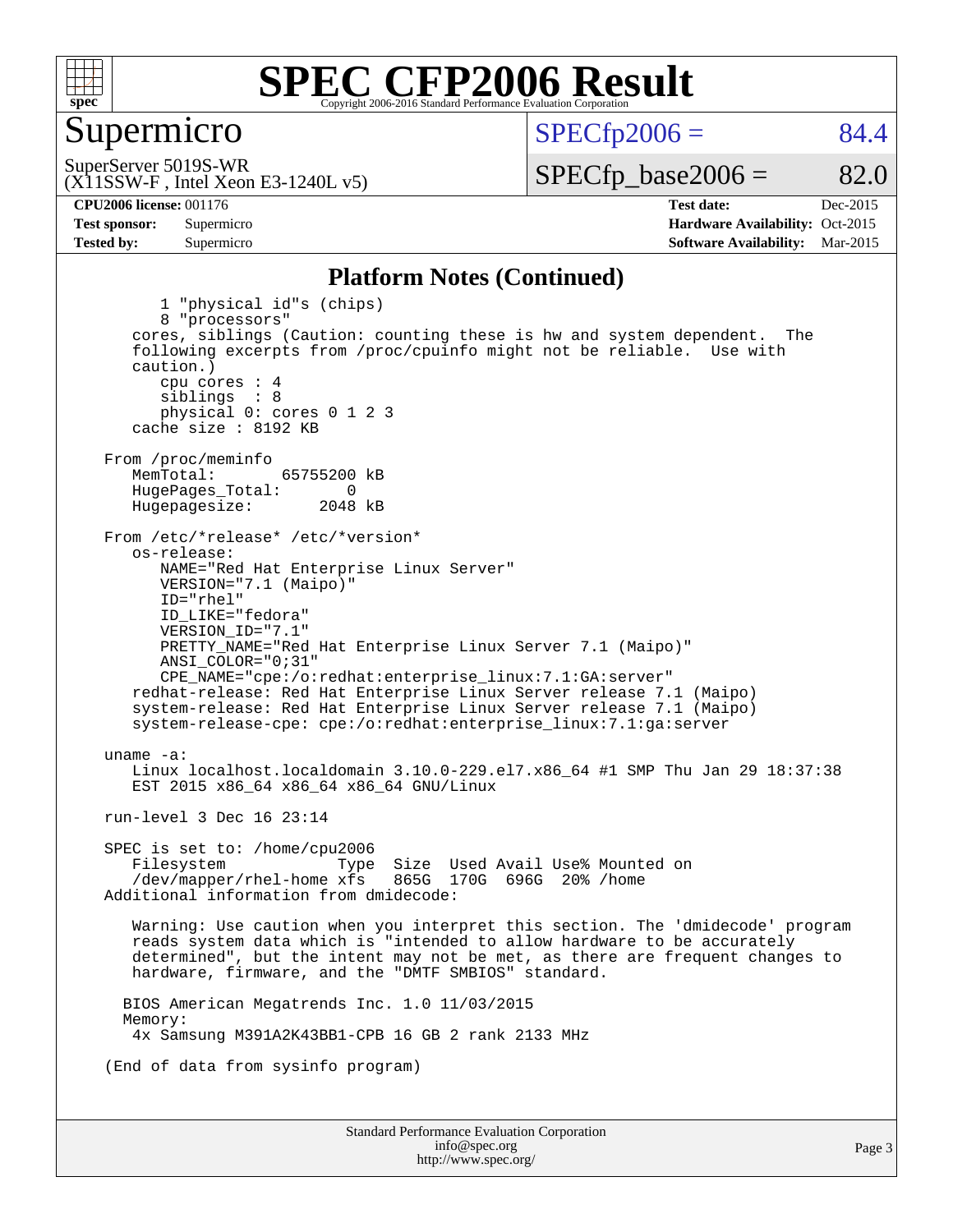

## Supermicro

 $SPECfp2006 = 84.4$  $SPECfp2006 = 84.4$ 

SuperServer 5019S-WR

(X11SSW-F , Intel Xeon E3-1240L v5)

 $SPECfp\_base2006 = 82.0$ 

**[Tested by:](http://www.spec.org/auto/cpu2006/Docs/result-fields.html#Testedby)** Supermicro **[Software Availability:](http://www.spec.org/auto/cpu2006/Docs/result-fields.html#SoftwareAvailability)** Mar-2015

**[CPU2006 license:](http://www.spec.org/auto/cpu2006/Docs/result-fields.html#CPU2006license)** 001176 **[Test date:](http://www.spec.org/auto/cpu2006/Docs/result-fields.html#Testdate)** Dec-2015 **[Test sponsor:](http://www.spec.org/auto/cpu2006/Docs/result-fields.html#Testsponsor)** Supermicro Supermicro **[Hardware Availability:](http://www.spec.org/auto/cpu2006/Docs/result-fields.html#HardwareAvailability)** Oct-2015

### **[General Notes](http://www.spec.org/auto/cpu2006/Docs/result-fields.html#GeneralNotes)**

Environment variables set by runspec before the start of the run: KMP\_AFFINITY = "granularity=fine,compact,1,0" LD\_LIBRARY\_PATH = "/home/cpu2006/libs/32:/home/cpu2006/libs/64:/home/cpu2006/sh" OMP\_NUM\_THREADS = "4"

 Binaries compiled on a system with 1x Core i5-4670K CPU + 16GB memory using RedHat EL 7.0 Transparent Huge Pages enabled with: echo always > /sys/kernel/mm/transparent\_hugepage/enabled

**[Base Compiler Invocation](http://www.spec.org/auto/cpu2006/Docs/result-fields.html#BaseCompilerInvocation)**

[C benchmarks](http://www.spec.org/auto/cpu2006/Docs/result-fields.html#Cbenchmarks):  $-m64$ 

[C++ benchmarks:](http://www.spec.org/auto/cpu2006/Docs/result-fields.html#CXXbenchmarks) [icpc -m64](http://www.spec.org/cpu2006/results/res2016q1/cpu2006-20151223-38501.flags.html#user_CXXbase_intel_icpc_64bit_bedb90c1146cab66620883ef4f41a67e)

[Fortran benchmarks](http://www.spec.org/auto/cpu2006/Docs/result-fields.html#Fortranbenchmarks): [ifort -m64](http://www.spec.org/cpu2006/results/res2016q1/cpu2006-20151223-38501.flags.html#user_FCbase_intel_ifort_64bit_ee9d0fb25645d0210d97eb0527dcc06e)

[Benchmarks using both Fortran and C](http://www.spec.org/auto/cpu2006/Docs/result-fields.html#BenchmarksusingbothFortranandC): [icc -m64](http://www.spec.org/cpu2006/results/res2016q1/cpu2006-20151223-38501.flags.html#user_CC_FCbase_intel_icc_64bit_0b7121f5ab7cfabee23d88897260401c) [ifort -m64](http://www.spec.org/cpu2006/results/res2016q1/cpu2006-20151223-38501.flags.html#user_CC_FCbase_intel_ifort_64bit_ee9d0fb25645d0210d97eb0527dcc06e)

### **[Base Portability Flags](http://www.spec.org/auto/cpu2006/Docs/result-fields.html#BasePortabilityFlags)**

| 410.bwaves: -DSPEC CPU LP64                 |                                                                |
|---------------------------------------------|----------------------------------------------------------------|
| 416.gamess: -DSPEC_CPU_LP64                 |                                                                |
| 433.milc: -DSPEC CPU LP64                   |                                                                |
| 434.zeusmp: -DSPEC_CPU_LP64                 |                                                                |
| 435.gromacs: -DSPEC_CPU_LP64 -nofor_main    |                                                                |
| 436.cactusADM: -DSPEC CPU LP64 -nofor main  |                                                                |
| 437.leslie3d: -DSPEC CPU LP64               |                                                                |
| 444.namd: -DSPEC CPU LP64                   |                                                                |
| 447.dealII: -DSPEC CPU LP64                 |                                                                |
| 450.soplex: -DSPEC_CPU_LP64                 |                                                                |
| 453.povray: -DSPEC CPU LP64                 |                                                                |
| 454.calculix: - DSPEC CPU LP64 - nofor main |                                                                |
| 459. GemsFDTD: - DSPEC CPU LP64             |                                                                |
| 465.tonto: - DSPEC CPU LP64                 |                                                                |
| 470.1bm: -DSPEC CPU LP64                    |                                                                |
|                                             | 481.wrf: -DSPEC CPU_LP64 -DSPEC_CPU_CASE_FLAG -DSPEC_CPU_LINUX |
| 482.sphinx3: -DSPEC_CPU_LP64                |                                                                |
|                                             |                                                                |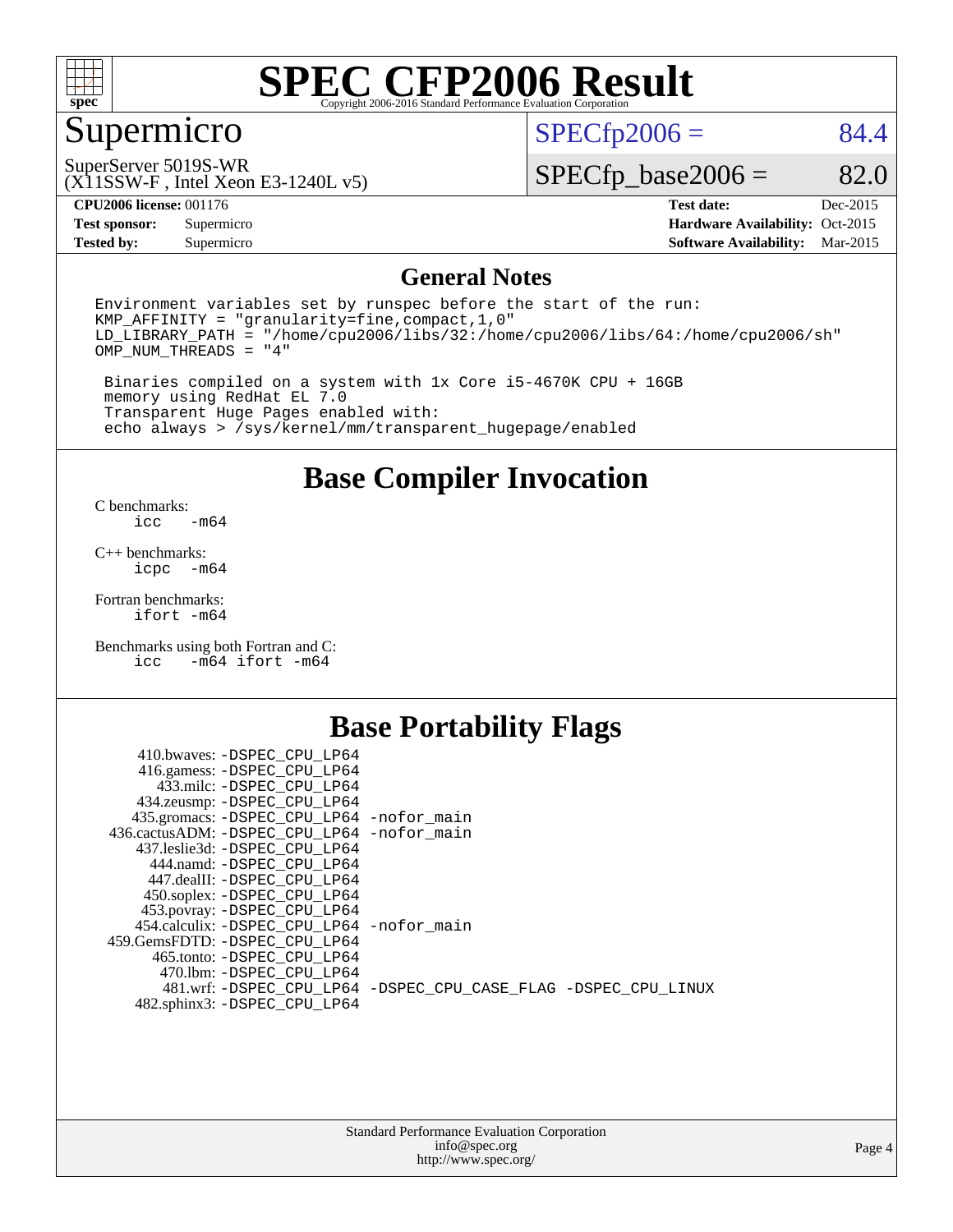

### Supermicro

 $SPECTp2006 = 84.4$ 

SuperServer 5019S-WR

#### (X11SSW-F , Intel Xeon E3-1240L v5)

#### **[CPU2006 license:](http://www.spec.org/auto/cpu2006/Docs/result-fields.html#CPU2006license)** 001176 **[Test date:](http://www.spec.org/auto/cpu2006/Docs/result-fields.html#Testdate)** Dec-2015

 $SPECTp\_base2006 = 82.0$ 

**[Test sponsor:](http://www.spec.org/auto/cpu2006/Docs/result-fields.html#Testsponsor)** Supermicro Supermicro **[Hardware Availability:](http://www.spec.org/auto/cpu2006/Docs/result-fields.html#HardwareAvailability)** Oct-2015 **[Tested by:](http://www.spec.org/auto/cpu2006/Docs/result-fields.html#Testedby)** Supermicro **Supermicro [Software Availability:](http://www.spec.org/auto/cpu2006/Docs/result-fields.html#SoftwareAvailability)** Mar-2015

### **[Base Optimization Flags](http://www.spec.org/auto/cpu2006/Docs/result-fields.html#BaseOptimizationFlags)**

[C benchmarks](http://www.spec.org/auto/cpu2006/Docs/result-fields.html#Cbenchmarks): [-xCORE-AVX2](http://www.spec.org/cpu2006/results/res2016q1/cpu2006-20151223-38501.flags.html#user_CCbase_f-xAVX2_5f5fc0cbe2c9f62c816d3e45806c70d7) [-ipo](http://www.spec.org/cpu2006/results/res2016q1/cpu2006-20151223-38501.flags.html#user_CCbase_f-ipo) [-O3](http://www.spec.org/cpu2006/results/res2016q1/cpu2006-20151223-38501.flags.html#user_CCbase_f-O3) [-no-prec-div](http://www.spec.org/cpu2006/results/res2016q1/cpu2006-20151223-38501.flags.html#user_CCbase_f-no-prec-div) [-parallel](http://www.spec.org/cpu2006/results/res2016q1/cpu2006-20151223-38501.flags.html#user_CCbase_f-parallel) [-opt-prefetch](http://www.spec.org/cpu2006/results/res2016q1/cpu2006-20151223-38501.flags.html#user_CCbase_f-opt-prefetch) [-ansi-alias](http://www.spec.org/cpu2006/results/res2016q1/cpu2006-20151223-38501.flags.html#user_CCbase_f-ansi-alias)

[C++ benchmarks:](http://www.spec.org/auto/cpu2006/Docs/result-fields.html#CXXbenchmarks) [-xCORE-AVX2](http://www.spec.org/cpu2006/results/res2016q1/cpu2006-20151223-38501.flags.html#user_CXXbase_f-xAVX2_5f5fc0cbe2c9f62c816d3e45806c70d7) [-ipo](http://www.spec.org/cpu2006/results/res2016q1/cpu2006-20151223-38501.flags.html#user_CXXbase_f-ipo) [-O3](http://www.spec.org/cpu2006/results/res2016q1/cpu2006-20151223-38501.flags.html#user_CXXbase_f-O3) [-no-prec-div](http://www.spec.org/cpu2006/results/res2016q1/cpu2006-20151223-38501.flags.html#user_CXXbase_f-no-prec-div) [-opt-prefetch](http://www.spec.org/cpu2006/results/res2016q1/cpu2006-20151223-38501.flags.html#user_CXXbase_f-opt-prefetch) [-ansi-alias](http://www.spec.org/cpu2006/results/res2016q1/cpu2006-20151223-38501.flags.html#user_CXXbase_f-ansi-alias)

[Fortran benchmarks](http://www.spec.org/auto/cpu2006/Docs/result-fields.html#Fortranbenchmarks): [-xCORE-AVX2](http://www.spec.org/cpu2006/results/res2016q1/cpu2006-20151223-38501.flags.html#user_FCbase_f-xAVX2_5f5fc0cbe2c9f62c816d3e45806c70d7) [-ipo](http://www.spec.org/cpu2006/results/res2016q1/cpu2006-20151223-38501.flags.html#user_FCbase_f-ipo) [-O3](http://www.spec.org/cpu2006/results/res2016q1/cpu2006-20151223-38501.flags.html#user_FCbase_f-O3) [-no-prec-div](http://www.spec.org/cpu2006/results/res2016q1/cpu2006-20151223-38501.flags.html#user_FCbase_f-no-prec-div) [-parallel](http://www.spec.org/cpu2006/results/res2016q1/cpu2006-20151223-38501.flags.html#user_FCbase_f-parallel) [-opt-prefetch](http://www.spec.org/cpu2006/results/res2016q1/cpu2006-20151223-38501.flags.html#user_FCbase_f-opt-prefetch)

[Benchmarks using both Fortran and C](http://www.spec.org/auto/cpu2006/Docs/result-fields.html#BenchmarksusingbothFortranandC): [-xCORE-AVX2](http://www.spec.org/cpu2006/results/res2016q1/cpu2006-20151223-38501.flags.html#user_CC_FCbase_f-xAVX2_5f5fc0cbe2c9f62c816d3e45806c70d7) [-ipo](http://www.spec.org/cpu2006/results/res2016q1/cpu2006-20151223-38501.flags.html#user_CC_FCbase_f-ipo) [-O3](http://www.spec.org/cpu2006/results/res2016q1/cpu2006-20151223-38501.flags.html#user_CC_FCbase_f-O3) [-no-prec-div](http://www.spec.org/cpu2006/results/res2016q1/cpu2006-20151223-38501.flags.html#user_CC_FCbase_f-no-prec-div) [-parallel](http://www.spec.org/cpu2006/results/res2016q1/cpu2006-20151223-38501.flags.html#user_CC_FCbase_f-parallel) [-opt-prefetch](http://www.spec.org/cpu2006/results/res2016q1/cpu2006-20151223-38501.flags.html#user_CC_FCbase_f-opt-prefetch)

[-ansi-alias](http://www.spec.org/cpu2006/results/res2016q1/cpu2006-20151223-38501.flags.html#user_CC_FCbase_f-ansi-alias)

### **[Peak Compiler Invocation](http://www.spec.org/auto/cpu2006/Docs/result-fields.html#PeakCompilerInvocation)**

[C benchmarks](http://www.spec.org/auto/cpu2006/Docs/result-fields.html#Cbenchmarks):  $\text{icc}$  -m64

[C++ benchmarks:](http://www.spec.org/auto/cpu2006/Docs/result-fields.html#CXXbenchmarks) [icpc -m64](http://www.spec.org/cpu2006/results/res2016q1/cpu2006-20151223-38501.flags.html#user_CXXpeak_intel_icpc_64bit_bedb90c1146cab66620883ef4f41a67e)

[Fortran benchmarks](http://www.spec.org/auto/cpu2006/Docs/result-fields.html#Fortranbenchmarks): [ifort -m64](http://www.spec.org/cpu2006/results/res2016q1/cpu2006-20151223-38501.flags.html#user_FCpeak_intel_ifort_64bit_ee9d0fb25645d0210d97eb0527dcc06e)

[Benchmarks using both Fortran and C](http://www.spec.org/auto/cpu2006/Docs/result-fields.html#BenchmarksusingbothFortranandC): [icc -m64](http://www.spec.org/cpu2006/results/res2016q1/cpu2006-20151223-38501.flags.html#user_CC_FCpeak_intel_icc_64bit_0b7121f5ab7cfabee23d88897260401c) [ifort -m64](http://www.spec.org/cpu2006/results/res2016q1/cpu2006-20151223-38501.flags.html#user_CC_FCpeak_intel_ifort_64bit_ee9d0fb25645d0210d97eb0527dcc06e)

### **[Peak Portability Flags](http://www.spec.org/auto/cpu2006/Docs/result-fields.html#PeakPortabilityFlags)**

Same as Base Portability Flags

### **[Peak Optimization Flags](http://www.spec.org/auto/cpu2006/Docs/result-fields.html#PeakOptimizationFlags)**

[C benchmarks](http://www.spec.org/auto/cpu2006/Docs/result-fields.html#Cbenchmarks):

 433.milc: [-xCORE-AVX2](http://www.spec.org/cpu2006/results/res2016q1/cpu2006-20151223-38501.flags.html#user_peakPASS2_CFLAGSPASS2_LDFLAGS433_milc_f-xAVX2_5f5fc0cbe2c9f62c816d3e45806c70d7)(pass 2) [-prof-gen](http://www.spec.org/cpu2006/results/res2016q1/cpu2006-20151223-38501.flags.html#user_peakPASS1_CFLAGSPASS1_LDFLAGS433_milc_prof_gen_e43856698f6ca7b7e442dfd80e94a8fc)(pass 1) [-ipo](http://www.spec.org/cpu2006/results/res2016q1/cpu2006-20151223-38501.flags.html#user_peakPASS2_CFLAGSPASS2_LDFLAGS433_milc_f-ipo)(pass 2) [-O3](http://www.spec.org/cpu2006/results/res2016q1/cpu2006-20151223-38501.flags.html#user_peakPASS2_CFLAGSPASS2_LDFLAGS433_milc_f-O3)(pass 2) [-no-prec-div](http://www.spec.org/cpu2006/results/res2016q1/cpu2006-20151223-38501.flags.html#user_peakPASS2_CFLAGSPASS2_LDFLAGS433_milc_f-no-prec-div)(pass 2) [-prof-use](http://www.spec.org/cpu2006/results/res2016q1/cpu2006-20151223-38501.flags.html#user_peakPASS2_CFLAGSPASS2_LDFLAGS433_milc_prof_use_bccf7792157ff70d64e32fe3e1250b55)(pass 2) [-auto-ilp32](http://www.spec.org/cpu2006/results/res2016q1/cpu2006-20151223-38501.flags.html#user_peakCOPTIMIZE433_milc_f-auto-ilp32) [-ansi-alias](http://www.spec.org/cpu2006/results/res2016q1/cpu2006-20151223-38501.flags.html#user_peakCOPTIMIZE433_milc_f-ansi-alias)

 $470$ .lbm: basepeak = yes

 482.sphinx3: [-xCORE-AVX2](http://www.spec.org/cpu2006/results/res2016q1/cpu2006-20151223-38501.flags.html#user_peakOPTIMIZE482_sphinx3_f-xAVX2_5f5fc0cbe2c9f62c816d3e45806c70d7) [-ipo](http://www.spec.org/cpu2006/results/res2016q1/cpu2006-20151223-38501.flags.html#user_peakOPTIMIZE482_sphinx3_f-ipo) [-O3](http://www.spec.org/cpu2006/results/res2016q1/cpu2006-20151223-38501.flags.html#user_peakOPTIMIZE482_sphinx3_f-O3) [-no-prec-div](http://www.spec.org/cpu2006/results/res2016q1/cpu2006-20151223-38501.flags.html#user_peakOPTIMIZE482_sphinx3_f-no-prec-div) [-unroll2](http://www.spec.org/cpu2006/results/res2016q1/cpu2006-20151223-38501.flags.html#user_peakCOPTIMIZE482_sphinx3_f-unroll_784dae83bebfb236979b41d2422d7ec2) [-ansi-alias](http://www.spec.org/cpu2006/results/res2016q1/cpu2006-20151223-38501.flags.html#user_peakCOPTIMIZE482_sphinx3_f-ansi-alias) [-parallel](http://www.spec.org/cpu2006/results/res2016q1/cpu2006-20151223-38501.flags.html#user_peakCOPTIMIZE482_sphinx3_f-parallel)

Continued on next page

Standard Performance Evaluation Corporation [info@spec.org](mailto:info@spec.org) <http://www.spec.org/>

Page 5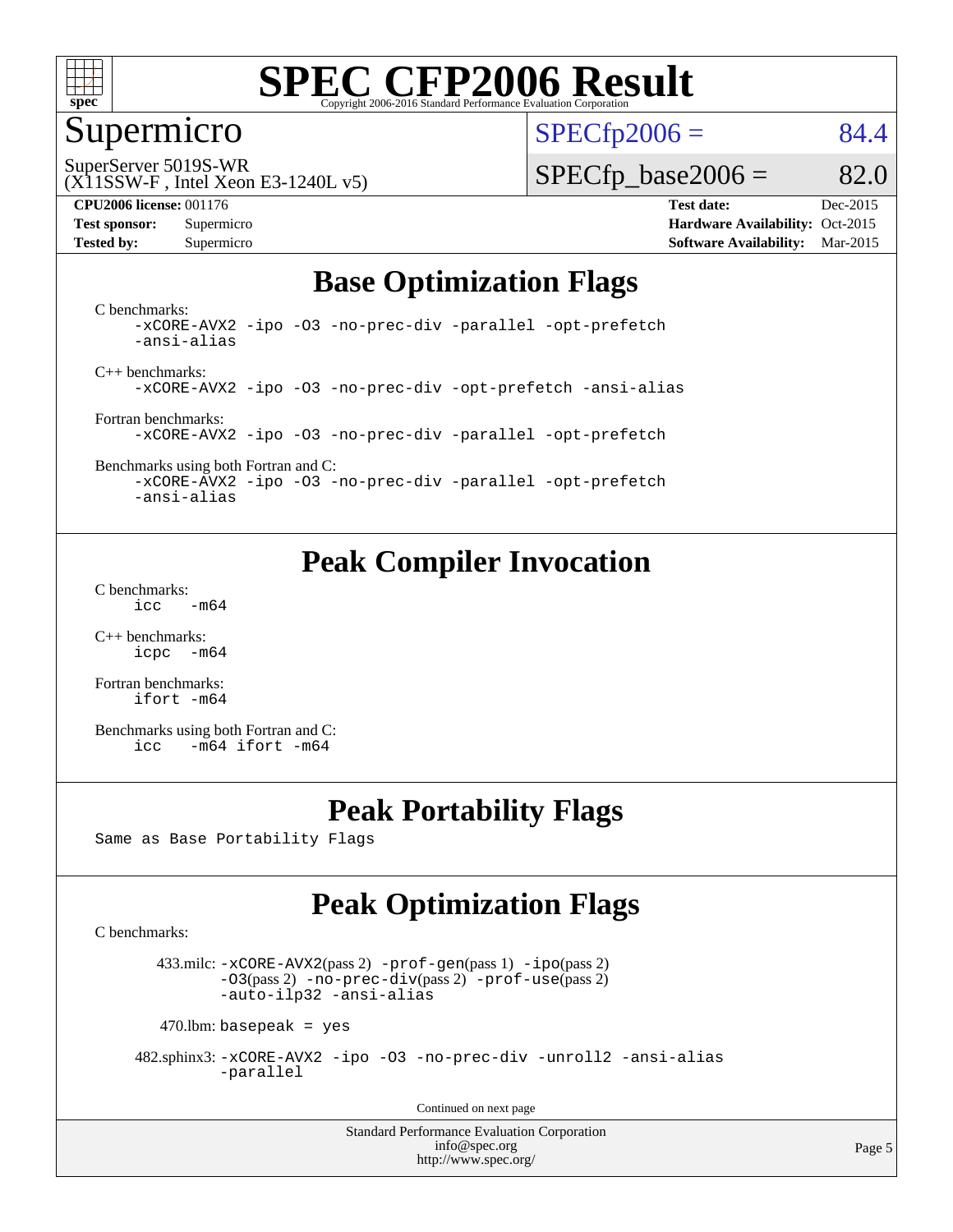

Supermicro

 $SPECTp2006 = 84.4$ 

(X11SSW-F , Intel Xeon E3-1240L v5) SuperServer 5019S-WR

 $SPECTp\_base2006 = 82.0$ 

**[CPU2006 license:](http://www.spec.org/auto/cpu2006/Docs/result-fields.html#CPU2006license)** 001176 **[Test date:](http://www.spec.org/auto/cpu2006/Docs/result-fields.html#Testdate)** Dec-2015

| <b>Test sponsor:</b> | Supermicro |
|----------------------|------------|
| <b>Tested by:</b>    | Supermicro |

**[Hardware Availability:](http://www.spec.org/auto/cpu2006/Docs/result-fields.html#HardwareAvailability)** Oct-2015 **[Software Availability:](http://www.spec.org/auto/cpu2006/Docs/result-fields.html#SoftwareAvailability)** Mar-2015

## **[Peak Optimization Flags \(Continued\)](http://www.spec.org/auto/cpu2006/Docs/result-fields.html#PeakOptimizationFlags)**

[C++ benchmarks:](http://www.spec.org/auto/cpu2006/Docs/result-fields.html#CXXbenchmarks)

 444.namd: [-xCORE-AVX2](http://www.spec.org/cpu2006/results/res2016q1/cpu2006-20151223-38501.flags.html#user_peakPASS2_CXXFLAGSPASS2_LDFLAGS444_namd_f-xAVX2_5f5fc0cbe2c9f62c816d3e45806c70d7)(pass 2) [-prof-gen](http://www.spec.org/cpu2006/results/res2016q1/cpu2006-20151223-38501.flags.html#user_peakPASS1_CXXFLAGSPASS1_LDFLAGS444_namd_prof_gen_e43856698f6ca7b7e442dfd80e94a8fc)(pass 1) [-ipo](http://www.spec.org/cpu2006/results/res2016q1/cpu2006-20151223-38501.flags.html#user_peakPASS2_CXXFLAGSPASS2_LDFLAGS444_namd_f-ipo)(pass 2) [-O3](http://www.spec.org/cpu2006/results/res2016q1/cpu2006-20151223-38501.flags.html#user_peakPASS2_CXXFLAGSPASS2_LDFLAGS444_namd_f-O3)(pass 2) [-no-prec-div](http://www.spec.org/cpu2006/results/res2016q1/cpu2006-20151223-38501.flags.html#user_peakPASS2_CXXFLAGSPASS2_LDFLAGS444_namd_f-no-prec-div)(pass 2) [-prof-use](http://www.spec.org/cpu2006/results/res2016q1/cpu2006-20151223-38501.flags.html#user_peakPASS2_CXXFLAGSPASS2_LDFLAGS444_namd_prof_use_bccf7792157ff70d64e32fe3e1250b55)(pass 2) [-fno-alias](http://www.spec.org/cpu2006/results/res2016q1/cpu2006-20151223-38501.flags.html#user_peakCXXOPTIMIZEOPTIMIZE444_namd_f-no-alias_694e77f6c5a51e658e82ccff53a9e63a) [-auto-ilp32](http://www.spec.org/cpu2006/results/res2016q1/cpu2006-20151223-38501.flags.html#user_peakCXXOPTIMIZE444_namd_f-auto-ilp32) 447.dealII: basepeak = yes  $450$ .soplex: basepeak = yes 453.povray: [-xCORE-AVX2](http://www.spec.org/cpu2006/results/res2016q1/cpu2006-20151223-38501.flags.html#user_peakPASS2_CXXFLAGSPASS2_LDFLAGS453_povray_f-xAVX2_5f5fc0cbe2c9f62c816d3e45806c70d7)(pass 2) [-prof-gen](http://www.spec.org/cpu2006/results/res2016q1/cpu2006-20151223-38501.flags.html#user_peakPASS1_CXXFLAGSPASS1_LDFLAGS453_povray_prof_gen_e43856698f6ca7b7e442dfd80e94a8fc)(pass 1) [-ipo](http://www.spec.org/cpu2006/results/res2016q1/cpu2006-20151223-38501.flags.html#user_peakPASS2_CXXFLAGSPASS2_LDFLAGS453_povray_f-ipo)(pass 2) [-O3](http://www.spec.org/cpu2006/results/res2016q1/cpu2006-20151223-38501.flags.html#user_peakPASS2_CXXFLAGSPASS2_LDFLAGS453_povray_f-O3)(pass 2) [-no-prec-div](http://www.spec.org/cpu2006/results/res2016q1/cpu2006-20151223-38501.flags.html#user_peakPASS2_CXXFLAGSPASS2_LDFLAGS453_povray_f-no-prec-div)(pass 2) [-prof-use](http://www.spec.org/cpu2006/results/res2016q1/cpu2006-20151223-38501.flags.html#user_peakPASS2_CXXFLAGSPASS2_LDFLAGS453_povray_prof_use_bccf7792157ff70d64e32fe3e1250b55)(pass 2) [-unroll4](http://www.spec.org/cpu2006/results/res2016q1/cpu2006-20151223-38501.flags.html#user_peakCXXOPTIMIZE453_povray_f-unroll_4e5e4ed65b7fd20bdcd365bec371b81f) [-ansi-alias](http://www.spec.org/cpu2006/results/res2016q1/cpu2006-20151223-38501.flags.html#user_peakCXXOPTIMIZE453_povray_f-ansi-alias) [Fortran benchmarks](http://www.spec.org/auto/cpu2006/Docs/result-fields.html#Fortranbenchmarks):  $410.bwaves: basepeak = yes$  416.gamess: [-xCORE-AVX2](http://www.spec.org/cpu2006/results/res2016q1/cpu2006-20151223-38501.flags.html#user_peakPASS2_FFLAGSPASS2_LDFLAGS416_gamess_f-xAVX2_5f5fc0cbe2c9f62c816d3e45806c70d7)(pass 2) [-prof-gen](http://www.spec.org/cpu2006/results/res2016q1/cpu2006-20151223-38501.flags.html#user_peakPASS1_FFLAGSPASS1_LDFLAGS416_gamess_prof_gen_e43856698f6ca7b7e442dfd80e94a8fc)(pass 1) [-ipo](http://www.spec.org/cpu2006/results/res2016q1/cpu2006-20151223-38501.flags.html#user_peakPASS2_FFLAGSPASS2_LDFLAGS416_gamess_f-ipo)(pass 2) [-O3](http://www.spec.org/cpu2006/results/res2016q1/cpu2006-20151223-38501.flags.html#user_peakPASS2_FFLAGSPASS2_LDFLAGS416_gamess_f-O3)(pass 2) [-no-prec-div](http://www.spec.org/cpu2006/results/res2016q1/cpu2006-20151223-38501.flags.html#user_peakPASS2_FFLAGSPASS2_LDFLAGS416_gamess_f-no-prec-div)(pass 2) [-prof-use](http://www.spec.org/cpu2006/results/res2016q1/cpu2006-20151223-38501.flags.html#user_peakPASS2_FFLAGSPASS2_LDFLAGS416_gamess_prof_use_bccf7792157ff70d64e32fe3e1250b55)(pass 2) [-unroll2](http://www.spec.org/cpu2006/results/res2016q1/cpu2006-20151223-38501.flags.html#user_peakOPTIMIZE416_gamess_f-unroll_784dae83bebfb236979b41d2422d7ec2) [-inline-level=0](http://www.spec.org/cpu2006/results/res2016q1/cpu2006-20151223-38501.flags.html#user_peakOPTIMIZE416_gamess_f-inline-level_318d07a09274ad25e8d15dbfaa68ba50) [-scalar-rep-](http://www.spec.org/cpu2006/results/res2016q1/cpu2006-20151223-38501.flags.html#user_peakOPTIMIZE416_gamess_f-disablescalarrep_abbcad04450fb118e4809c81d83c8a1d) 434.zeusmp: basepeak = yes 437.leslie3d: basepeak = yes 459.GemsFDTD: [-xCORE-AVX2](http://www.spec.org/cpu2006/results/res2016q1/cpu2006-20151223-38501.flags.html#user_peakPASS2_FFLAGSPASS2_LDFLAGS459_GemsFDTD_f-xAVX2_5f5fc0cbe2c9f62c816d3e45806c70d7)(pass 2) [-prof-gen](http://www.spec.org/cpu2006/results/res2016q1/cpu2006-20151223-38501.flags.html#user_peakPASS1_FFLAGSPASS1_LDFLAGS459_GemsFDTD_prof_gen_e43856698f6ca7b7e442dfd80e94a8fc)(pass 1) [-ipo](http://www.spec.org/cpu2006/results/res2016q1/cpu2006-20151223-38501.flags.html#user_peakPASS2_FFLAGSPASS2_LDFLAGS459_GemsFDTD_f-ipo)(pass 2) [-O3](http://www.spec.org/cpu2006/results/res2016q1/cpu2006-20151223-38501.flags.html#user_peakPASS2_FFLAGSPASS2_LDFLAGS459_GemsFDTD_f-O3)(pass 2) [-no-prec-div](http://www.spec.org/cpu2006/results/res2016q1/cpu2006-20151223-38501.flags.html#user_peakPASS2_FFLAGSPASS2_LDFLAGS459_GemsFDTD_f-no-prec-div)(pass 2) [-prof-use](http://www.spec.org/cpu2006/results/res2016q1/cpu2006-20151223-38501.flags.html#user_peakPASS2_FFLAGSPASS2_LDFLAGS459_GemsFDTD_prof_use_bccf7792157ff70d64e32fe3e1250b55)(pass 2) [-unroll2](http://www.spec.org/cpu2006/results/res2016q1/cpu2006-20151223-38501.flags.html#user_peakOPTIMIZE459_GemsFDTD_f-unroll_784dae83bebfb236979b41d2422d7ec2) [-inline-level=0](http://www.spec.org/cpu2006/results/res2016q1/cpu2006-20151223-38501.flags.html#user_peakOPTIMIZE459_GemsFDTD_f-inline-level_318d07a09274ad25e8d15dbfaa68ba50) [-opt-prefetch](http://www.spec.org/cpu2006/results/res2016q1/cpu2006-20151223-38501.flags.html#user_peakOPTIMIZE459_GemsFDTD_f-opt-prefetch) [-parallel](http://www.spec.org/cpu2006/results/res2016q1/cpu2006-20151223-38501.flags.html#user_peakOPTIMIZE459_GemsFDTD_f-parallel) 465.tonto: [-xCORE-AVX2](http://www.spec.org/cpu2006/results/res2016q1/cpu2006-20151223-38501.flags.html#user_peakPASS2_FFLAGSPASS2_LDFLAGS465_tonto_f-xAVX2_5f5fc0cbe2c9f62c816d3e45806c70d7)(pass 2) [-prof-gen](http://www.spec.org/cpu2006/results/res2016q1/cpu2006-20151223-38501.flags.html#user_peakPASS1_FFLAGSPASS1_LDFLAGS465_tonto_prof_gen_e43856698f6ca7b7e442dfd80e94a8fc)(pass 1) [-ipo](http://www.spec.org/cpu2006/results/res2016q1/cpu2006-20151223-38501.flags.html#user_peakPASS2_FFLAGSPASS2_LDFLAGS465_tonto_f-ipo)(pass 2) [-O3](http://www.spec.org/cpu2006/results/res2016q1/cpu2006-20151223-38501.flags.html#user_peakPASS2_FFLAGSPASS2_LDFLAGS465_tonto_f-O3)(pass 2) [-no-prec-div](http://www.spec.org/cpu2006/results/res2016q1/cpu2006-20151223-38501.flags.html#user_peakPASS2_FFLAGSPASS2_LDFLAGS465_tonto_f-no-prec-div)(pass 2) [-prof-use](http://www.spec.org/cpu2006/results/res2016q1/cpu2006-20151223-38501.flags.html#user_peakPASS2_FFLAGSPASS2_LDFLAGS465_tonto_prof_use_bccf7792157ff70d64e32fe3e1250b55)(pass 2) [-inline-calloc](http://www.spec.org/cpu2006/results/res2016q1/cpu2006-20151223-38501.flags.html#user_peakOPTIMIZE465_tonto_f-inline-calloc) [-opt-malloc-options=3](http://www.spec.org/cpu2006/results/res2016q1/cpu2006-20151223-38501.flags.html#user_peakOPTIMIZE465_tonto_f-opt-malloc-options_13ab9b803cf986b4ee62f0a5998c2238) [-auto](http://www.spec.org/cpu2006/results/res2016q1/cpu2006-20151223-38501.flags.html#user_peakOPTIMIZE465_tonto_f-auto) [-unroll4](http://www.spec.org/cpu2006/results/res2016q1/cpu2006-20151223-38501.flags.html#user_peakOPTIMIZE465_tonto_f-unroll_4e5e4ed65b7fd20bdcd365bec371b81f) [Benchmarks using both Fortran and C](http://www.spec.org/auto/cpu2006/Docs/result-fields.html#BenchmarksusingbothFortranandC): 435.gromacs: basepeak = yes  $436.cactusADM:basepeak = yes$  454.calculix: [-xCORE-AVX2](http://www.spec.org/cpu2006/results/res2016q1/cpu2006-20151223-38501.flags.html#user_peakOPTIMIZE454_calculix_f-xAVX2_5f5fc0cbe2c9f62c816d3e45806c70d7) [-ipo](http://www.spec.org/cpu2006/results/res2016q1/cpu2006-20151223-38501.flags.html#user_peakOPTIMIZE454_calculix_f-ipo) [-O3](http://www.spec.org/cpu2006/results/res2016q1/cpu2006-20151223-38501.flags.html#user_peakOPTIMIZE454_calculix_f-O3) [-no-prec-div](http://www.spec.org/cpu2006/results/res2016q1/cpu2006-20151223-38501.flags.html#user_peakOPTIMIZE454_calculix_f-no-prec-div) [-auto-ilp32](http://www.spec.org/cpu2006/results/res2016q1/cpu2006-20151223-38501.flags.html#user_peakCOPTIMIZE454_calculix_f-auto-ilp32) [-ansi-alias](http://www.spec.org/cpu2006/results/res2016q1/cpu2006-20151223-38501.flags.html#user_peakCOPTIMIZE454_calculix_f-ansi-alias)  $481.$ wrf: basepeak = yes

The flags files that were used to format this result can be browsed at <http://www.spec.org/cpu2006/flags/Intel-ic15.0-official-linux64.html> <http://www.spec.org/cpu2006/flags/Supermicro-Platform-Settings-V1.2-revG.20141230.00.html>

> Standard Performance Evaluation Corporation [info@spec.org](mailto:info@spec.org) <http://www.spec.org/>